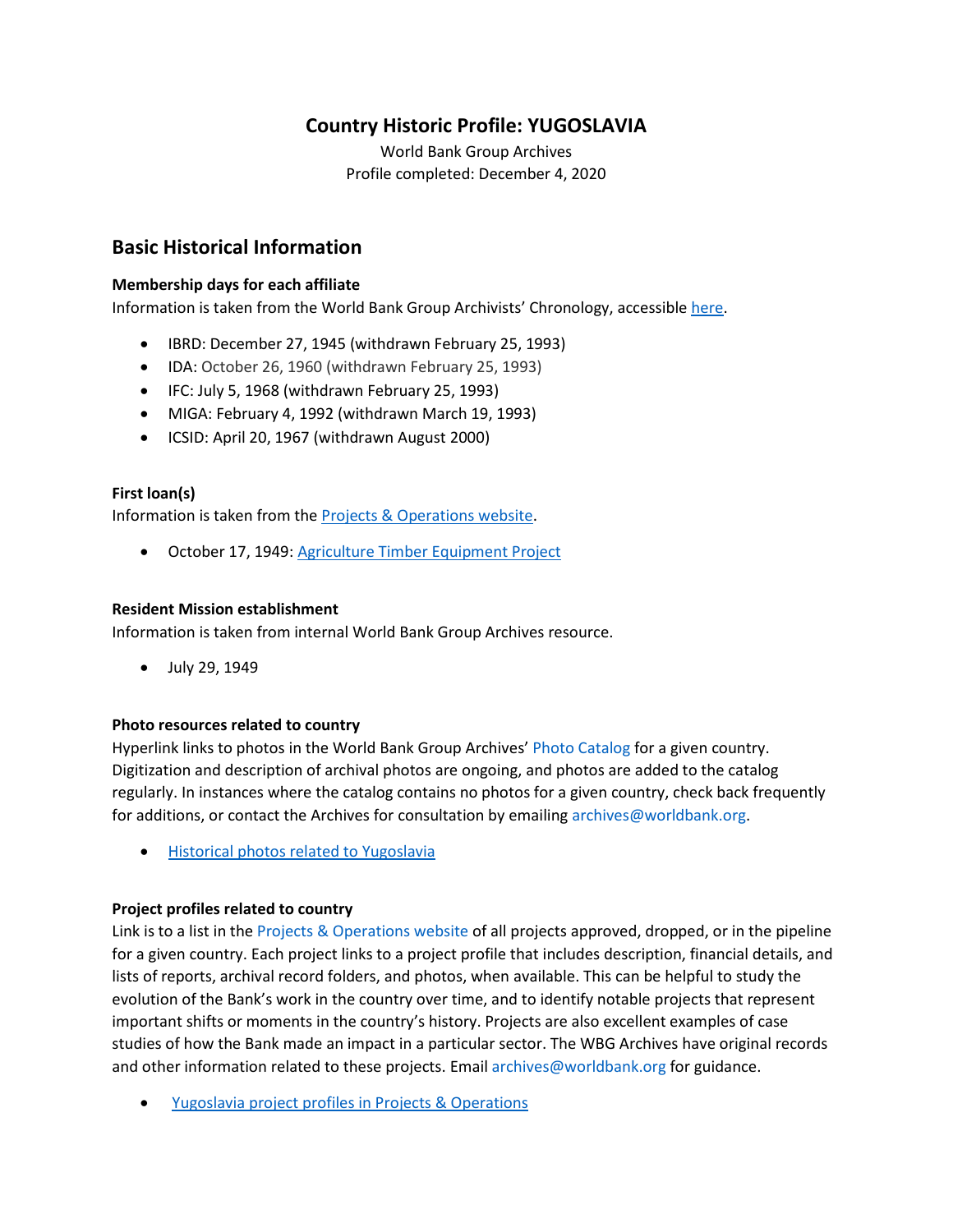#### **Description of operational records in Archives Holdings**

Archival records relating to Bank operations are described according to the ISAD(g) standard and are accessible in our **Archives Holdings catalog**. Descriptions include lengthy organizational histories of the regional vice presidency responsible for operations in that region and a description of records created and transferred to the Archives by that vice presidency. The descriptions in the catalog can be helpful to understand the organizational context of Bank work, and to understand more about the content of the records in the Archives.

• [Records of the Europe and Central Asia Regional Vice Presidency](https://archivesholdings.worldbank.org/records-of-europe-and-central-asia-regional-vice-presidency)

## **Chronology events**

Events have been selected from the Archivists' Chronology, an 800+ page resource compiled by Bank Group archivists over the course of the institution's history. Events chosen include important firsts, milestones and other events that evidence the country's development history and/or its relationship with the World Bank Group. The Archivists' Chronology is accessible on [this page.](https://www.worldbank.org/en/about/archives/history/timeline) This list of events can be helpful to determine if you'd like to dig deeper into any moments in the country's history of engagement with the Bank. The WBG Archives may have original records and other information about these events. Email [archives@worldbank.org](mailto:archives@worldbank.org) for guidance.

**Bretton Woods Conference; Representatives of Yugoslavia Attend**  July 1-22, 1944

**IBRD Articles of Agreement Signed by Yugoslavia** December 27, 1945

**Loan Application from Yugoslavia Announced** January 7, 1948

**Bank Mission to Yugoslavia Announced** July 29, 1949

**Bank Announces Approval of Loans to Yugoslavia for Timber-Producing Equipment**  October 17, 1949

**Yugoslavia Approves Use of Its 18 Percent Paid-In Currency** August 30, 1950

**First Repayment of Loans by Yugoslavia**  September 30, 1951

**IDA Articles of Agreement Signed by Yugoslavia** October 26, 1960

**Yugoslavia Joins ICSID** April 20, 1967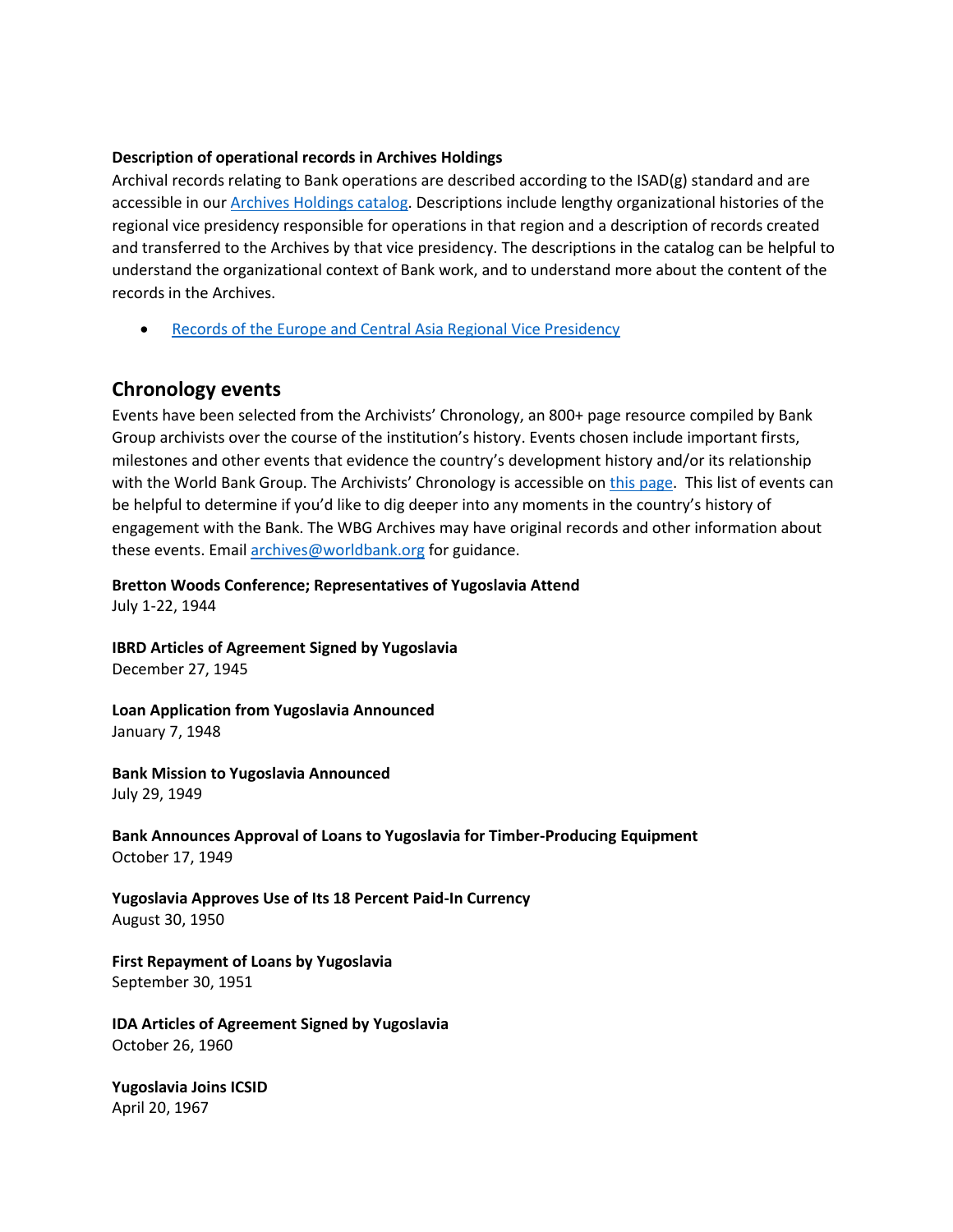#### **IFC Articles of Agreement Signed by Yugoslavia**

July 5, 1968

**First Tourism Project Loans Announced, in Yugoslavia**  June 21, 1971

**President Conable Travels to Yugoslavia** September 1, 1990

**MIGA Articles of Agreement Signed by Yugoslavia** February 4, 1992

**Yugoslavia Ceases Membership in IBRD and IFC; IBRD, IFC and IDA Articles of Agreement Signed by Bosnia and Herzegovina** February 25, 1993

**Yugoslavia Ceases to Be a Member of MIGA** March 19, 1993

### **World Bank Group Timeline Events**

Events are selected from th[e World Bank Group Timeline.](https://timeline.worldbank.org/#event-bretton-woods-conference-begins) The Timeline is an online platform created by the Archives designed to highlight the important events in the Bank Group's history and to illuminate those events through a variety of archival records, photos, video and audio clips, oral history transcripts, reports, and more.

[Eleven European Countries Sign IBRD Articles of Agreement](https://timeline.worldbank.org/?field_timeline_target_id=All&combine=yugoslavia#event-eleven-european-countries-sign-ibrd-articles-of-agreement) December 27, 1945

[UN Proposes New International Organization to Offer Low-Interest Loans](https://timeline.worldbank.org/?field_timeline_target_id=All&combine=yugoslavia#event-un-proposes-new-international-organization-to-offer-low-interest-loans) April 12, 1949

[First World Bank Funding to Yugoslavia Approved](https://timeline.worldbank.org/?field_timeline_target_id=All&combine=yugoslavia#event-first-world-bank-funding-to-yugoslavia-approved) October 17, 1949

[Finland and Yugoslavia Make First Repayments of Loans](https://timeline.worldbank.org/?field_timeline_target_id=All&combine=yugoslavia#event-finland-and-yugoslavia-make-first-repayments-of-loans) September 30, 1951

Yugoslavia – [The Economy Released](https://timeline.worldbank.org/?field_timeline_target_id=All&combine=yugoslavia#event-yugoslavia-the-economy-released) October 1, 1951

[Funding for General Loan to Yugoslavia Approved](https://timeline.worldbank.org/?field_timeline_target_id=All&combine=yugoslavia#event-funding-for-general-loan-to-yugoslavia-approved) October 11, 1951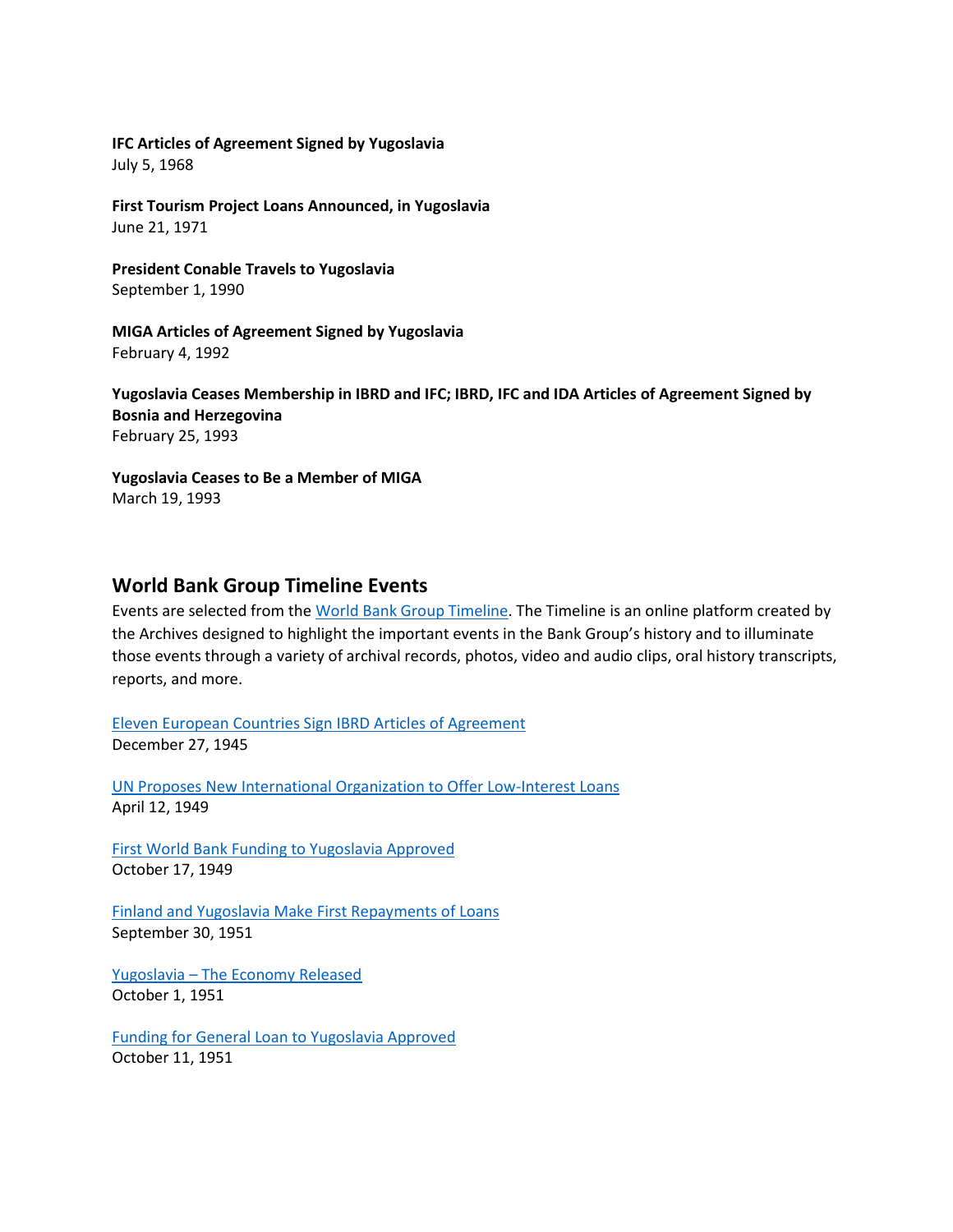# **Early Country Economic Reports**

Reports have been selected from the **Documents & Reports website**, a database of publicly available World Bank Group authored reports and publications dating to the opening of the Bank in 1946. Country economic reports that are selected here are, in many cases, some of the earliest economic studies ever published on Bank member countries. Reports discussing the whole economy of a country, rather than individual sectors, are prioritized in this list.

 $\top$ 

| Report on the economy and creditworthiness of Yugoslavia            | October 1, 1951   |  |
|---------------------------------------------------------------------|-------------------|--|
|                                                                     |                   |  |
| Yugoslavia - Current economic developments and creditworthiness     | January 30, 1953  |  |
| Yugoslavia - The economy (Vol. 2): External public debt             | May 1, 1958       |  |
| Yugoslavia - The economy (Vol. 3): Statistical tables               | May 1, 1958       |  |
| Yugoslavia - The economy: Main report                               | May 1, 1958       |  |
|                                                                     |                   |  |
| Yugoslavia - The economy (Vol. 2): Statistical tables on Yugoslavia | January 19, 1961  |  |
|                                                                     |                   |  |
| Yugoslavia - The economy (Vol. 3): Agriculture in Yugoslavia        | January 19, 1961  |  |
|                                                                     |                   |  |
| Yugoslavia - The economy (Vol. 4): Transport in Yugoslavia          | January 19, 1961  |  |
|                                                                     |                   |  |
| Yugoslavia - The economy (Vol. 5): The electric power industry      | January 19, 1961  |  |
| Yugoslavia - The economy: Main report                               | January 19, 1961  |  |
| <b>Yugoslavia - Current economic position and prospects</b>         | July 31, 1962     |  |
| Yugoslavia - Current economic position and prospects                | June 30, 1963     |  |
|                                                                     |                   |  |
| Yugoslavia - Current economic position and prospects (Vol. 2):      |                   |  |
| Annexes 1 & 2: Agricultural situation and prospects, and industry   | September 8, 1966 |  |
|                                                                     |                   |  |
| Yugoslavia - Current economic position and prospects: Main report   | September 8, 1966 |  |
| Yugoslavia - Current economic position and prospects (Vol. 3):      |                   |  |
| Memorandum on the economic situation                                | May 23, 1967      |  |
| Yugoslavia - Current economic position and prospects                | July 31, 1968     |  |
| Yugoslavia - Current economic position and prospects                | February 28, 1970 |  |
| <b>Yugoslavia - Current economic position and prospects</b>         | May 31, 1971      |  |
| Yugoslavia - Current economic position and prospects (Vol. 2):      |                   |  |
| <b>Appendices</b>                                                   | May 26, 1972      |  |
|                                                                     |                   |  |
| Yugoslavia - Current economic position and prospects: Main Report   | May 26, 1972      |  |
| Yugoslavia - Economic development (Vol. 2): Volume 2                | November 26, 1973 |  |
| Yugoslavia - Economic development (Vol. 3): Volume 3                | November 26, 1973 |  |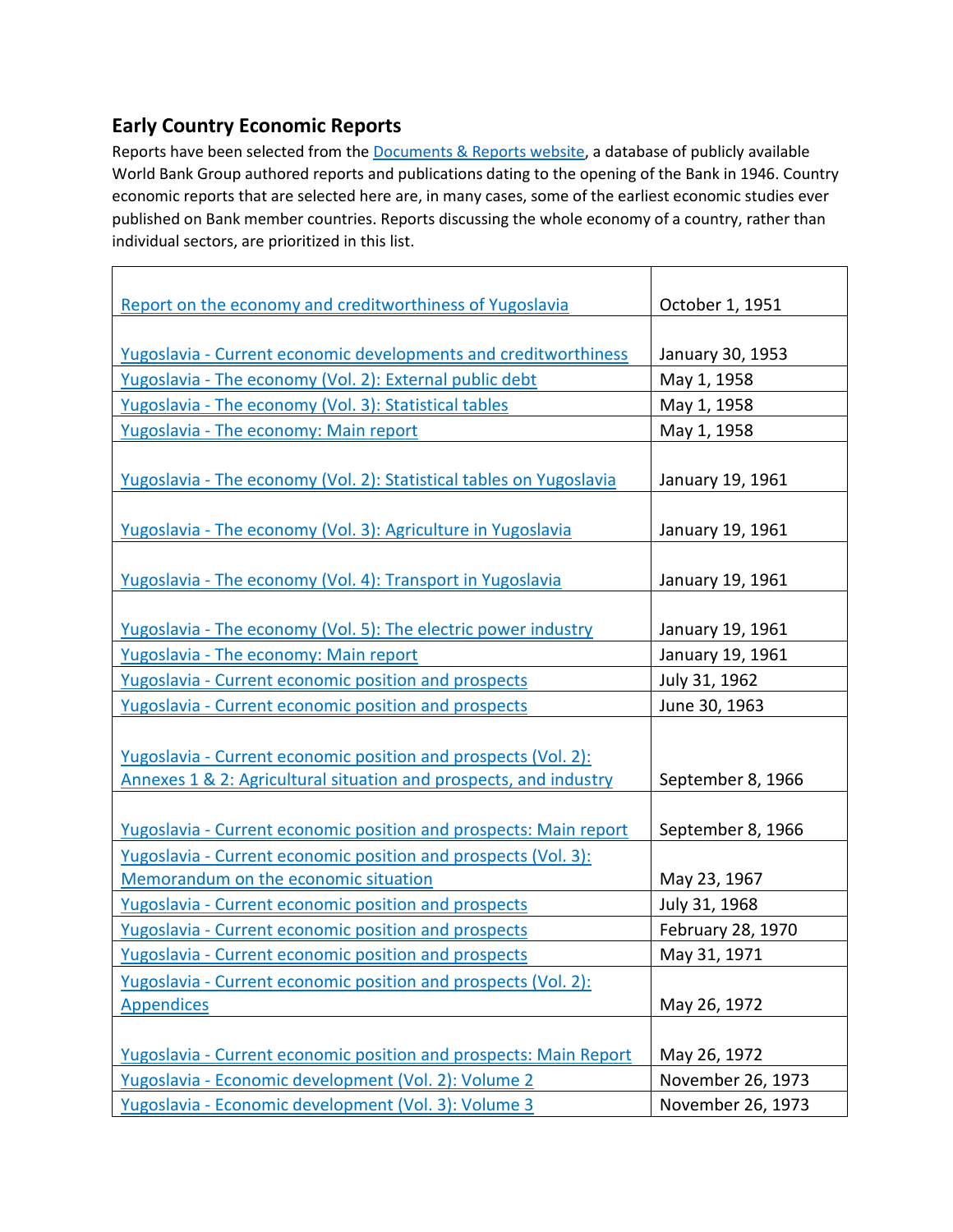| Yugoslavia - Economic development (Vol. 4): Volume 4                                                                                       | November 26, 1973  |
|--------------------------------------------------------------------------------------------------------------------------------------------|--------------------|
| Yugoslavia - Economic development (Vol. 5): Volume 5                                                                                       | November 26, 1973  |
| Yugoslavia - Economic development (Vol. 6): Volume 6                                                                                       | November 26, 1973  |
| Yugoslavia - Economic development: Volume 1                                                                                                | November 26, 1973  |
| Yugoslavia - Economic memorandum                                                                                                           | May 31, 1975       |
| Yugoslavia - Economic memorandum                                                                                                           | September 30, 1976 |
| Yugoslavia - Self management socialism and the challenges of<br>development (Vol. 2): Self-management socialism: contours of the<br>system | March 21, 1978     |
| Yugoslavia - Self management socialism and the challenges of<br>development (Vol. 3): Development issues                                   | March 21, 1978     |
| Yugoslavia - Self management socialism and the challenges of<br>development (Vol. 4): Development issues (continued)                       | March 21, 1978     |
| Yugoslavia - Self management socialism and the challenges of<br>development (Vol. 5): Appendices I-VII                                     | March 21, 1978     |
| Yugoslavia - Self management socialism and the challenges of<br>development (Vol. 6): Appendix VIII                                        | March 21, 1978     |
| Yugoslavia - Self management socialism and the challenges of<br>development: An economic system in evolution                               | March 21, 1978     |
| Yugoslavia - Recent economic developments                                                                                                  | November 30, 1979  |

## **Country Assistance Strategies**

The list is based on a similar list compiled by the World Bank's Secretary's staff. Introduced in 1990 and replaced by the Country Partnership Framework (CPF) in 2014, the CAS is an overview of each borrowing country's current economic situation and contains a discussion of its development challenges, prospects, and project-planning. CASs were often initially published as part of project documents but later on were published as standalone documents.

None.

## **Staff Newsletters**

Resources have been selected from the World Bank Group's **Documents & Reports website**. The World Bank has produced a staff newsletter since 1947. The publication changed its name twice: from International Bank Notes to Bank Notes in 1971 and then to Bank's World in 1982. The newsletter moved online in 2000 and physical publication ceased. In addition to offering news relating to Bank operations and country development, the newsletters were intended to foster a sense of community among staff by highlighting social events, marriages and births, the arrival of new staff, recreational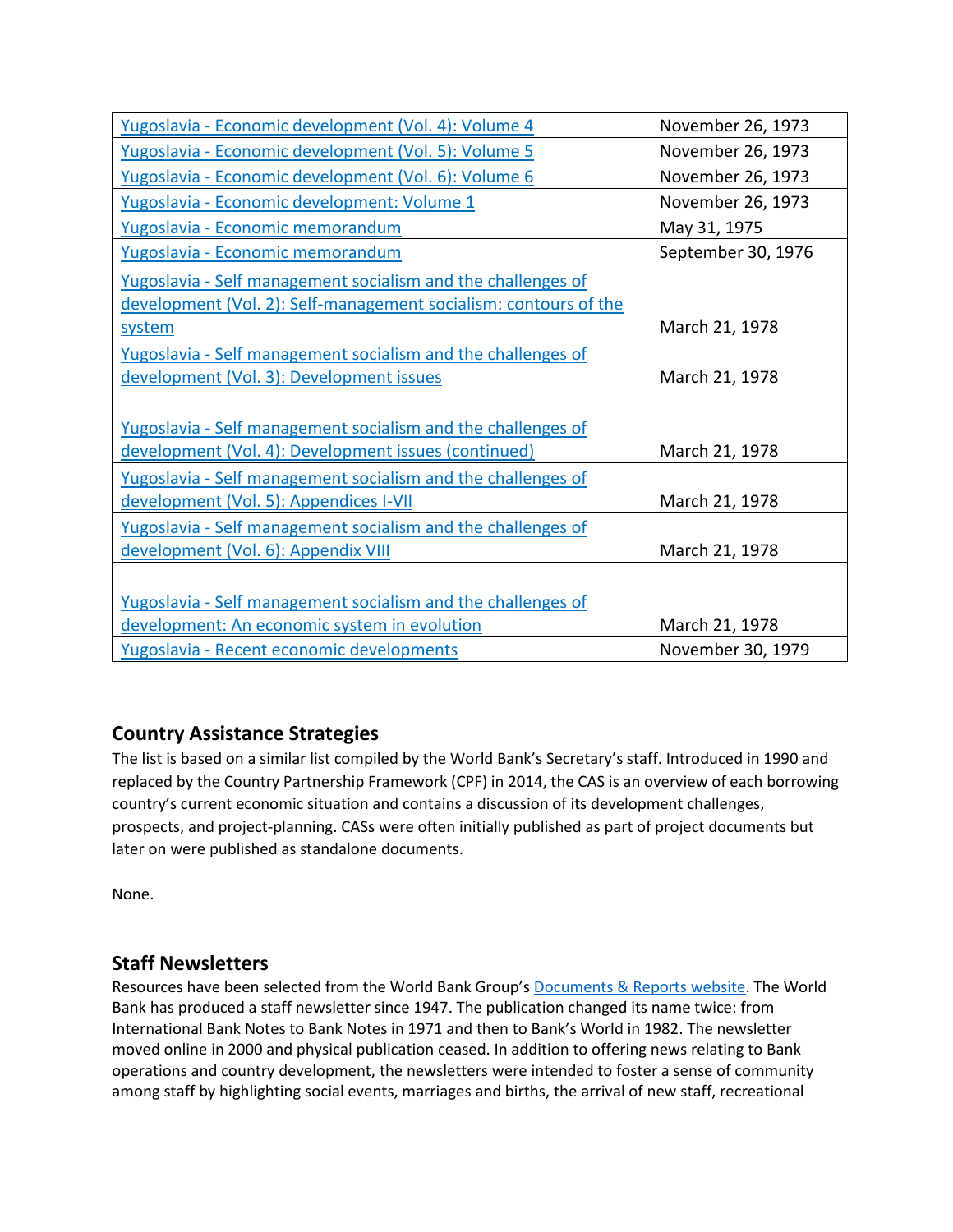events, favorite cooking recipes submitted by staff, and features on different aspects of staff's home country and culture.

|                                             |                    | "Bank Grants Loans to Finland   |  |
|---------------------------------------------|--------------------|---------------------------------|--|
| International Bank Notes -- Vol. 3, Iss. 21 | November 1, 1949   | and Yugoslavia"                 |  |
| International Bank Notes -- Vol. 6, Iss. 5  | May 1, 1952        | "Yugoslavia"                    |  |
| International Bank Notes -- Vol. 16, Iss. 2 | February 1, 1962   | "The bridge on the Drina"       |  |
|                                             |                    | "Yugoslavia and the World       |  |
| International Bank Notes -- Vol. 20, Iss. 5 | May 1, 1966        | Bank"                           |  |
|                                             |                    | "They Call It "Work" In Tourism |  |
| Bank Notes -- Vol. 1, Iss. 1                | September 15, 1971 | Projects"                       |  |
| Bank's World -- Vol. 3, Iss. 2              | February 1, 1984   | "Bank Loan Helped Reduce Air,   |  |
|                                             |                    | Water Pollution - Sarajevo's    |  |
|                                             |                    | Fitting Environment for the     |  |
|                                             |                    | Olympic Games"                  |  |
| Bank's World -- Vol. 6, Iss. 10             | October 1, 1987    | "Protecting history in Bank's   |  |
|                                             |                    | work - Something old,           |  |
|                                             |                    | something new"                  |  |

## **Oral histories**

Oral histories are selected from the World Bank Group Archives' [Oral History website.](https://oralhistory.worldbank.org/) The site contains transcripts of oral history interviews with departed staff and, in lesser number, Executive Directors and other individuals affiliated with or impacted by the World Bank Group. Interviews were conducted as part of an ongoing effort by the Archives to collect the personal stories and reflections of Bank Group staff. A portion of the interviews was conducted as research for publications. Each transcript provides a valuable first-person account of Bank activities and decision-making from the very beginning of its operations.

| Martin Rosen        | July 12, 1961                               |  |
|---------------------|---------------------------------------------|--|
| Lester Nurick       | November 10, December 5, 2003; February 20, |  |
|                     | April 7, 2004; February 22, 2005            |  |
| Dragoslav Avramovic | September 9, 1996                           |  |

## **Online exhibits**

Online exhibits are authored by the World Bank Group staff and are accessible on both the Archives' [external site](https://www.worldbank.org/en/about/archives/history/exhibits) and as a [series of older exhibits](https://documents.worldbank.org/en/publication/documents-reports/documentlist?colti=World%20Bank%20Group%20Archives%20exhibit%20series) in the Documents & Reports website. Exhibits focus on notable personalities and accomplishments in the Bank Group's history.

Title: [Early Mission Trip to Yugoslavia](https://documents.worldbank.org/en/publication/documents-reports/documentdetail/413801468179037750/early-mission-trip-to-yugoslavia-july-2003) Originally published: July 2003